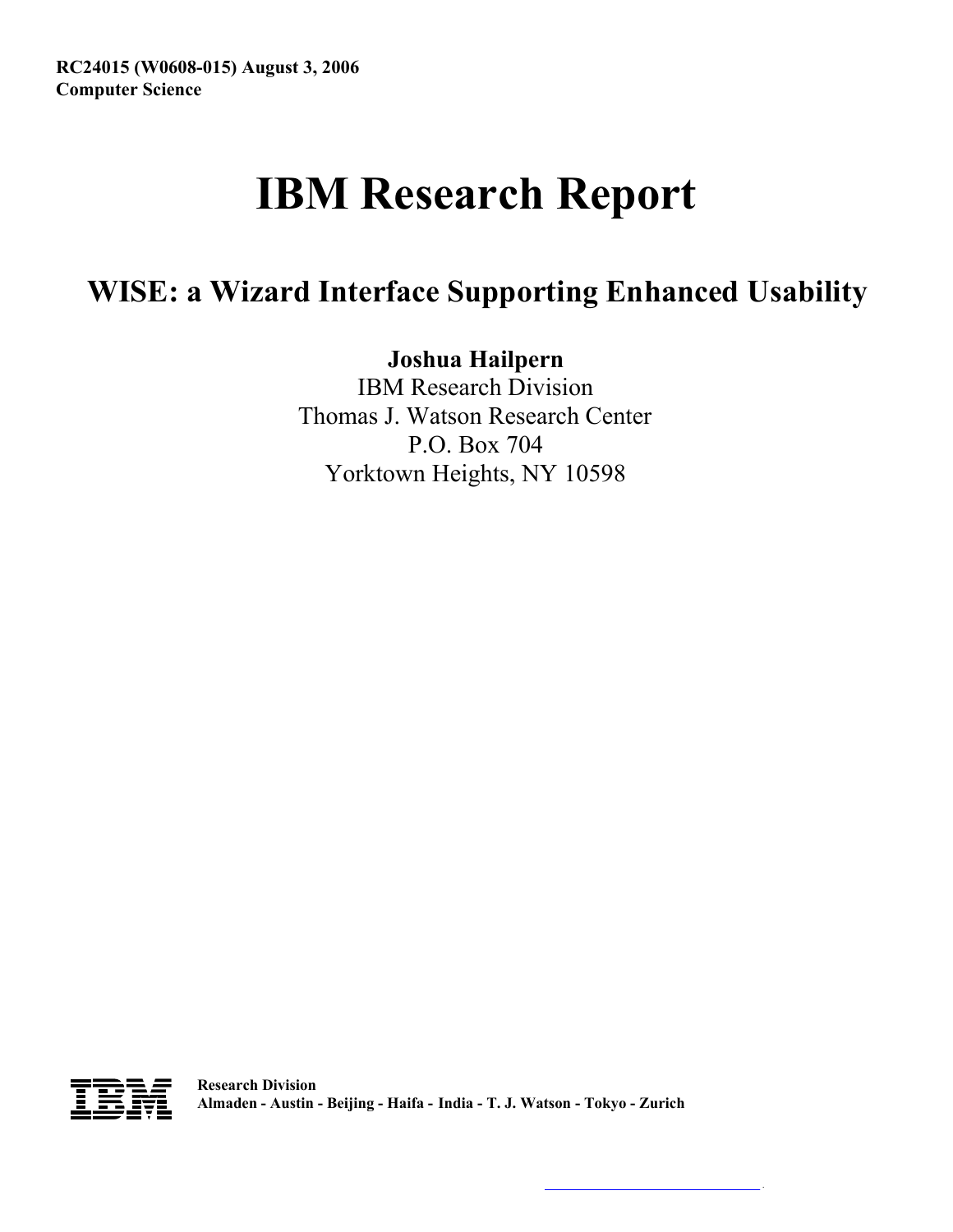# **WISE: a Wizard Interface Supporting Enhanced usability**

Joshua Hailpern IBM T.J. Watson Research

[joshua@hailpern.com](mailto:joshua@hailpern.com) 

#### **ABSTRACT**

As computers become ubiquitous, the task of making them usable becomes increasingly important. Repeated failures by implementation experts to build usable systems have motivated the creation of successful design approaches by interaction designers. However, there are still many end user groups that have not successfully overcome the difficulties they perceive in computer use. Such groups include individuals with unique needs, such as physical or mental disabilities, and those with agerelated challenges. As a larger percentage of Americans are considered "old"  $(60+)$ , the lack of a system tailored to the needs of this age demographic has resulted in a part of the population that is disconnected from the rest of the world. The current state of software which targets older adults' ability to use computers focuses on physical issues while largely ignoring the volumes of gerontological cognitive research that could make computers not only usable but also intuitive for older adults.

This paper describes WISE, an alternative OS and application UI that specifically targets the cognitive deficits of older adults. WISE leverages both the existing body of research and the exciting Apple Cocoa API (Application Program Interface) for Objective-C and AppleScript to build a user interface layer tailored to the needs of older users. The focus was placed on a quality design by using an API and scripting language closely coupled to an operating system (OS), in this case Macintosh OS X. Further, WISE respects the guiding principles of linear interaction, effective cognitive strategy prompting, uniform limited scope, and accessibility as we explore simplified interaction methods to support older adults.

This paper is an expanded version of the extended abstract, by the same name and author, accepted to ASSETS 2006's student research competition. ASSETS is the international ACM ASSETS is the international ACM SIGACCESS Conference.

#### **Author Keywords**

Gerontology, User-Centered Design, Linear Interaction, Effective Cognitive Strategy Prompting, Accessibility, Age-Related Challenges

#### **ACM Classification Keywords**

H5.2. User Interfaces

K4.2 Assistive technologies for persons with disabilities

#### **1. INTRODUCTION**

Accessibility is a major concern for most mass-produced computer systems in today's world. As a group, the number of people aged over 60 is growing at a record pace [[3\].](#page-8-0) As commonly framed, accessibility/usability deals primarily with physical and sensory issues (e.g. changing colors or font sizes) but comparatively few systems make adequate use of gerontological cognitive research [[3,](#page-8-0)[10\].](#page-9-0) For older adults, smooth and productive computer usage requires a system that supports their objectives and works with knowledge of their possible cognitive challenges [[10\]](#page-9-0). Thus the problem was framed as having two major aspects:

- Design an alternative to the OS and other applications' UI targeting older adults (65+).
- Use current gerontological cognitive research as guiding principles when making design decisions about the system.

To the end of making the system work, the decision was made to use the Cocoa environment to tie the interface to OS X in as seamless a fashion as possible. This decision was helpful in building a system with diverse functionality, but it also caused problems that we did not foresee at the start of the project. Some of these implementation issues will be addressed below.

The design aspect of the project was interesting. It grew in a more fluid fashion than the implementation itself. In the beginning, a system was envisioned encapsulating a simple word processor and web browser with some accessibility affordances (large text with serifs, large buttons, a single-click oriented interface, and vernacular terms for applications). However, during the process of researching cognitive functioning in older adults, a set of guiding principles emerged. These major ideas were:

- *Linear Interaction*: research by Craik and others indicates that memory retention for older adults is correlated closely to depth of processing. Split attention penalizes this depth and as such reduces retention for the aged [[1,](#page-8-1)[6\].](#page-9-1) The hypothesis is that a more linear interaction method might assuage some of these problems.
- *Effective Cognitive Strategy Prompting*: work by Hultsch suggests that older adults are less likely than young people to spontaneously use effective cognitive memory strategies such as imagery [[5\]](#page-8-2). By providing prompting to use such strategies, he was able to raise the performance of older users. To further that line of thinking, similar strategy prompting (e.g. global metaphors) was considered while constructing the system.
- *Uniform, Limited Scope*: an overarching HCI design principle is that of uniformity in an interface. In this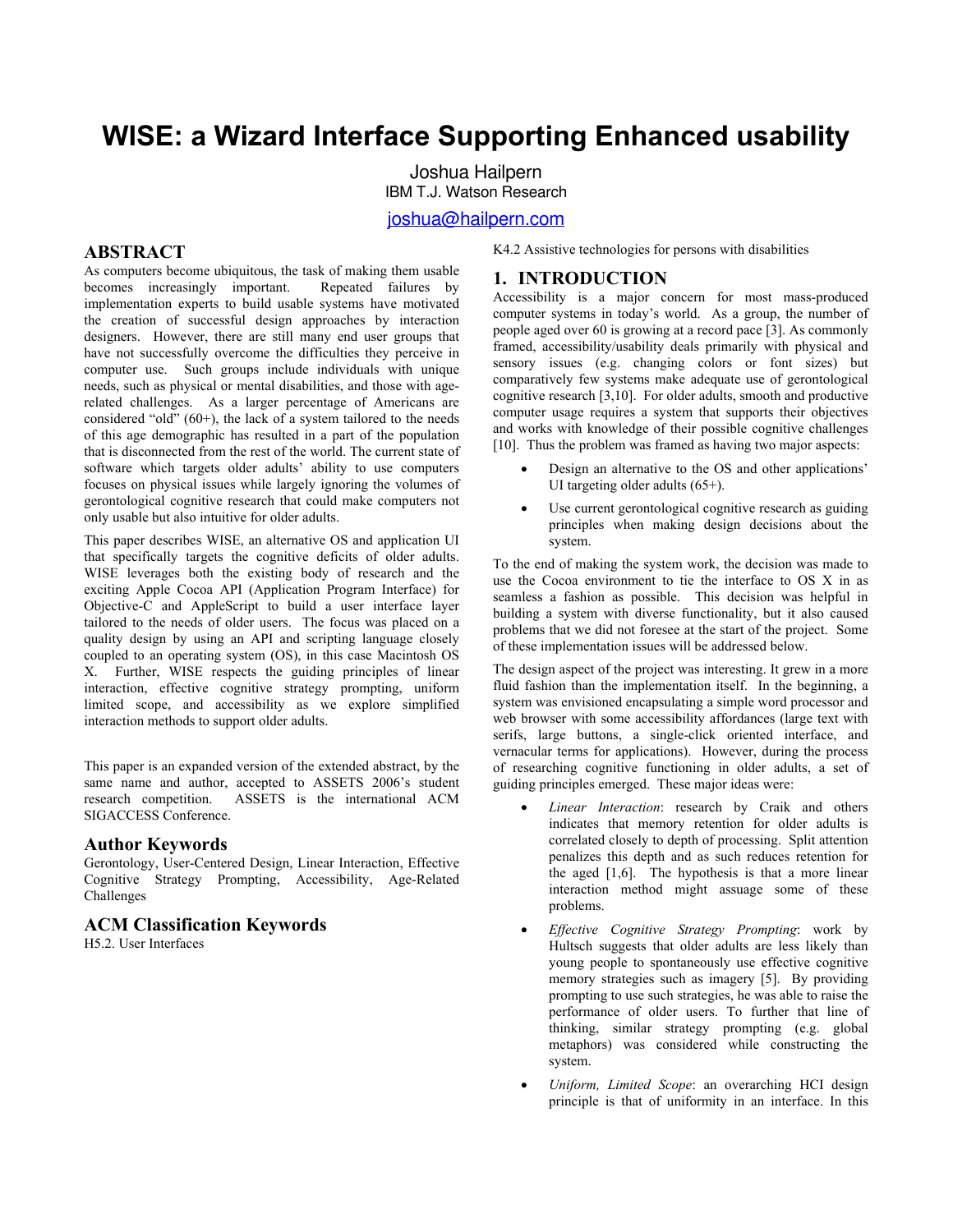new system, the goal was to build an interface that would be uniformly limited to a simplified interaction method requiring less cognitive burden to operate. This principle was where the least amount of research existed, allowing the most room for creativity in interface design.

• *Accessibility*: it would be a shame to lose accessibility features of OS X because there was to heavy a focus on redesigning and simplifying the workflow of interaction between older adults and the computer. As such, contextual affordances were built in that might help those users with reduced sensory function navigate our interface [[7\].](#page-9-2)

The interface of these design principles with the power of the Cocoa environment resulted in a system that called **W.I.S.E**., *the Wizard Interface Supporting Enhanced usability*. WISE already is an easily extensible system that creates an interface tailored to the needs of older users based on gerontological research. Because the API and scripting language are closely coupled to the OS X operating system, the focus could be placed on quality of design by leveraging existing protocols and widgets

#### **2. SOLUTION AND DESIGN RATIONALE**

The body of existing gerontological cognitive research made it apparent to that an effective design must support an interaction with less cognitive stress than that presented by a traditional OS user interface. Thus, this solution is a linear, goal-oriented workflow described in more detail in the ensuing paragraphs.

# **2.1 Linear Interaction**

Note that there are essentially two issues facing an older adult who wishes to use a computer. First, there is the walk-up-and-use aspect facing a novice computer user who needs to be able to find information without much background knowledge about the system itself. The second is the situation in which one uses a computer repeatedly for the same task. Older adult users can experience problems associated with 'walk-up-and-use' even in situations involving repeat use. It is hypothesized that this is due to memory limitations and age-related forgetting. Thus the solution needs to support both novice interaction and provide affordances to improve remembering or at least substitute recognition for recall [[3,](#page-8-0)[10\].](#page-9-0)

A linear style of interaction seemed to provide a solution to both issues. Knäuper suggests that working memory declines somewhat with age and that parallel processing provides the most stress on the working memory system [[8\].](#page-9-3) His research centers on the ordering of questions in a survey, but it is hypothesized that the ideas behind it extend to the ordering of tasks in a user interface. By limiting the required parallel processing to a minimum, we were able to build an inherent ordering to all of the processes allowable in WISE.

Accepted cognitive psychological research indicates that a high level of parallel processing reduces the depth of processing for any individual task in the parallel array. Craik's work extends this finding, noting that such division of attention affects older adults to a greater extent than it does younger people [[1,](#page-8-1)[3\].](#page-8-0) WISE attempts to abate this division by never requiring a user to attend to multiple windows at any one time. Further, there is a persistent history bar that tracks all of the user's choices from start screen to

destination with both icons and text. Back navigation is thus also made easy: a user can see all of his or her choices and trace the path backwards to a previous location, and return to that state with a single mouse click.

Further research indicates that episodic memory, the ability to remember autobiographical information that occurred recently, is the most grossly impaired form of memory in late adulthood [[2\].](#page-8-3) This deficiency can manifest itself in an inability to remember faces or other images, making the history bar support of linear interaction even more crucial. It may be difficult for an older user to remember the recent screens associated with a path from the start of an application to some goal—the persistent history bar removes the need to remember, providing constant cues to reinforce the correct interaction. A novice user can get from point A to point B simply by making choices. Hopefully, the history bar will reinforce this user's episodic memory of decisions until the action set becomes second nature.

There are problems with linear interaction: it can limit the number of actions that a person can do at one time. However, reducing the cognitive burden on the user is of primary importance. To alleviate this, WISE will save the user's place inside of a given task (e.g. typing a document), to allow the user to resume said task. Without divided attention, older adults novice can more quickly achieve his or her goals when using a computer.

#### **2.2 Effective Cognitive Strategy Prompting**

Linear interaction methods are simply an extension of accepted cognitive psychology principles for older adults. As such, they are effective, but were not surprise as the research was. Effective cognitive strategy prompting, however, was more unexpected. Research by Hultsch looked into the differences in organization of free recall by people of different age groups. His first result was expected: young people have a tendency to perform better at such tasks than older adults. It is his second result that is more exciting: when prompted with better cognitive strategies for remembering (such as mnemonics and imagery), older people improved at a much greater rate than young people, almost catching up their performance level to that of the young [[5\]](#page-8-2) 

What this finding indicated to Hultsch was that older adults were less likely to spontaneously use effective cognitive strategies than young people. This would account for the increased benefit of providing such prompting to older subjects. Having seen this research, the idea of providing older adults with imagery, mnemonics, and metaphors for the tasks that they are attempting to accomplish was explored.

The first insight was to provide a goal metaphor for completing tasks in WISE. This provides several advantages. First, it avoids making possibly false assumptions about cross-generational computer views by abstracting away from technical applications towards goals that do not necessarily have to be accomplished with a computer [[9\].](#page-9-4) Second, it allows an older user to consider their task verbally as a set of sub-goals. Since verbal memory tends to persist better than visual memory, this is a plus for the older user. The final and perhaps most important aspect of the goal metaphor is that by dividing a task up into a set of subtasks with discrete choices. WISE therefore provides an inherent organizational and effective cognitive strategy for common computational tasks. That is, WISE abstracts away from the application-centered view of modern operating systems, and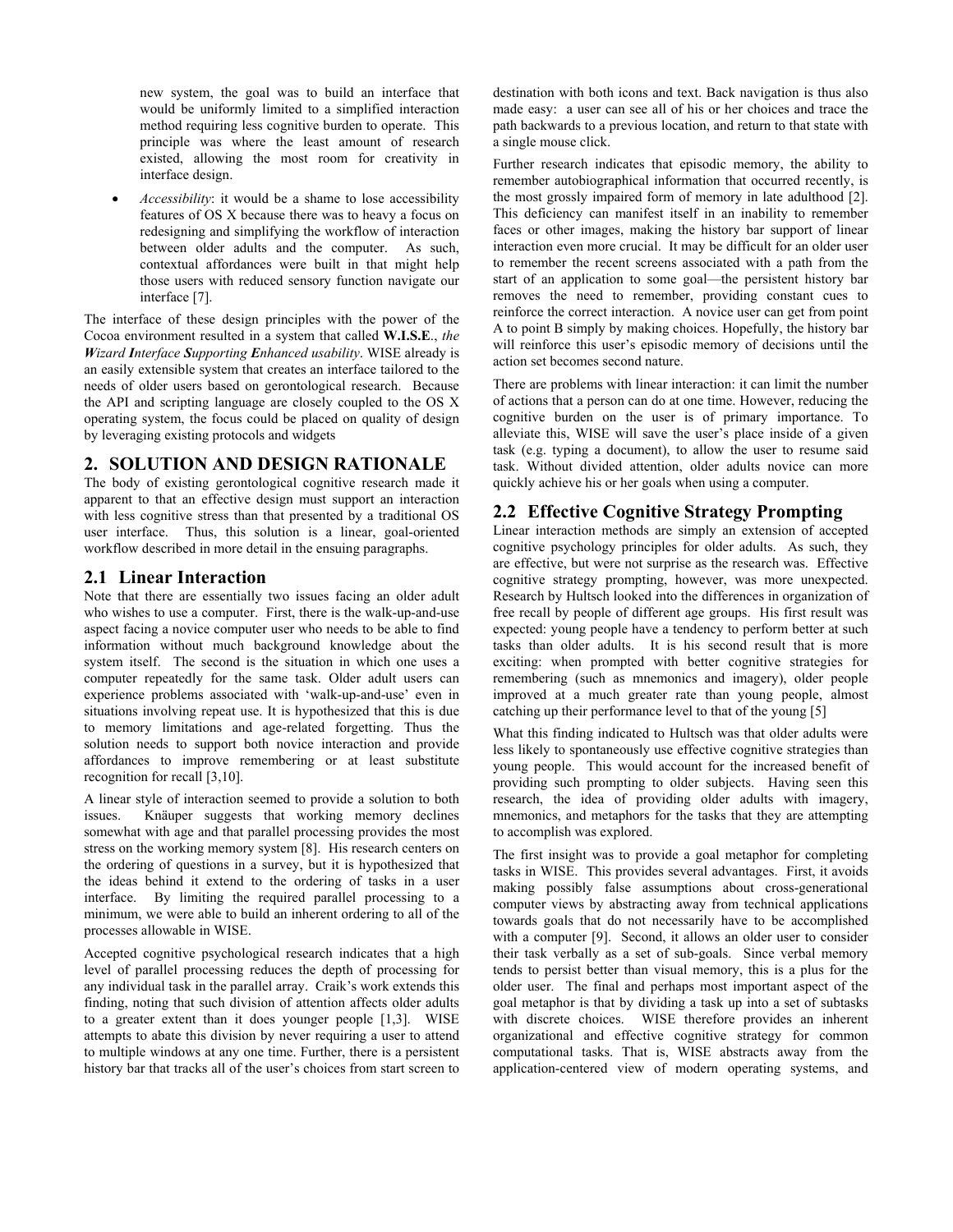"hides" the end process (thinking about "looking up a movie time" rather than remembering to use a web browser and the URL of a website, even though the end application/task is the same).

A major concern when using prompts is that there is a body of research that indicates that visual memory is the most problematic form of memory in older individuals. Extensive research by Winograd and Simon indicates, however, that while there is a real reduction in spontaneous pictorial encoding of information in memory, images can help older individuals to remember things more effectively. They conclude that most of this result comes from increased prompting for organization rather than the pictures themselves, so one would be wise to try multiple organizational prompts when building memory training for late adulthood [**[Error! Reference source not found.](#page-8-0)**].

To this end, WISE uses redundant cues for improved organization in an attempt to leverage both the possibly failing visual memory and the more stable verbal memory; each task is identified by both by an icon and by a consistent naming scheme that is always visible in multiple locations (e.g. the history bar) following the suggestions of Czaja [[3\].](#page-8-0) By abstracting away from the application-centered view of OS X, we are able to build temporal organization where there was none before. WISE then repeatedly prompt the user to follow this organization.

There is an even greater hope afforded by WISE and its commitment to providing effective cognitive strategies. Research by Poon et al. on the effectiveness of mnemonics for older adults concurs with Hultsch's work by showing that young people are more apt to use spontaneous effective encoding strategies [[5,](#page-8-2)[7\].](#page-9-2) However, this work goes one step further by demonstrating that repeated exposure to effective cognitive strategies can eventually allow older subjects to generate spontaneous effective organizational strategies [[7\].](#page-9-2) Such a result is the ultimate end goal of WISE: by reinforcing simple interaction, it may eventually facilitate more complex and effective interaction between computers and older adult subjects.

# **2.3 Uniform, Limited Scope**

It is essential that any project be scoped to a proper focus in order to make it tractable. It was realized early that the same principle could be applied to WISE in order to make using it a tractable problem for an older adult novice user. Thus it was decided to use paradigms already existing on the Mac as a starting point, then to simplify the interaction as much as was feasible. The final product managed to leverage the single button MAC mouse, and create an interface based exclusively on button selections, single clicks and text entry There is no concept of right clicking or double clicking for the standard navigation actions available in WISE. By reducing the palette of interaction methods, the cognitive load resulting from multiple equivalent navigating methods, is reduced. This was in this area of limitation and scoping that the least amount of gerontological cognitive research was available, so this hypothesis was based more heavily on standard user interface practices and intuition.

In the spirit of walk-up-and-use systems, the depth of interaction with the system and the methods necessary to successfully use WISE were reduced. There are no standard navigation paths with a depth of more than five screens (e.g. depth of 4: MainWindow  $\Rightarrow$  Information  $\Rightarrow$  News  $\Rightarrow$  CNN). Further, the information theoretic entropy of the system was reduced, because there are fewer choices to make in the course of any given interaction.

The second intent of limiting the scope was to limit and unify the look of the interface. This is a common heuristic leveraged against any justified user interface. The interface was built in such a way as to allow the 'method of loci' to be an effective way to navigate and get information from the interface. Kausler indicates that location-based memory can be an effective way to associate and encode memory for older adults, so this idea was added to the look of WISE's interface [[7\].](#page-9-2)

As discussed above, there is a *persistent* history bar that tracks all of the user's choices from start screen to destination allowing easy backtracking. Each page has a consistently placed title bar describing the current step in the task path from start to goal. Further, there is an extensive set of tutorial pages accessible from the same location of every screen in the WISE interface. Once one learns the location of help, it is possible to access assistance from every screen directly. There are no drop menus. Everything relevant is visible at all times, foregoing recall in favor of the cognitive simplicity of simple recognition.

This uniformity was not trivial to achieve— a variety of widgets were used to build the interface. Unfortunately, they often had differing looks and feels. As the implementation section will discuss, much time was spent trying to understand and integrate widgets written in different languages and with different functional intents. Nevertheless, the hassle was worth it: WISE's uniformity is what makes it immediately usable. Without that ability, WISE would fail at its focus of supporting a group of users that are may perform like novices (even when they are repeat users).

#### **2.4 Accessibility**

The final design concern was accessibility, an aspect already covered by many interfaces and one that WISE cannot afford to lose, as usability is the primary focus. There is a great deal of anecdotal evidence that older adults often face sensory impairments. The interesting observation is that they can often compensate for these limitations by relying on the context of information [[7\]](#page-9-2). This interface conforms both to standard accessibility principles, as well as the extended context concerns.

Technical terms were removed from WISE, favoring instead a goal-oriented vernacular. Instead of media player, the term "Compact Disc Player" was used. Similarly, focusing on task, instead of "use a text editor", the user was prompted with "Type a Document". Further, menus and button titles were phrased as questions or tasks to perform rather than as one-word phrases whenever possible.

Some of the more straightforward aspects of WISE's accessibility design were the coloration and sizing decisions contained with the system. WISE was built on a desaturated set of beige and yellow hues. This was designed to reduce eyestrain and fatigue, as well as to focus on colors that are highly visible even to users with reduced visual acuity. Yellow and green are the two colors that human retinal cones are most able to distinguish [[4\]](#page-8-4). Combining this with the concept of a lens that yellows with age, it was apparent that a yellow coloration would be the best choice for visibility. As a result, there is little red. What red is used, was softened. Overall, the desire was to have WISE have a soft effect on the eye, to help ease any trepidation against using a computer.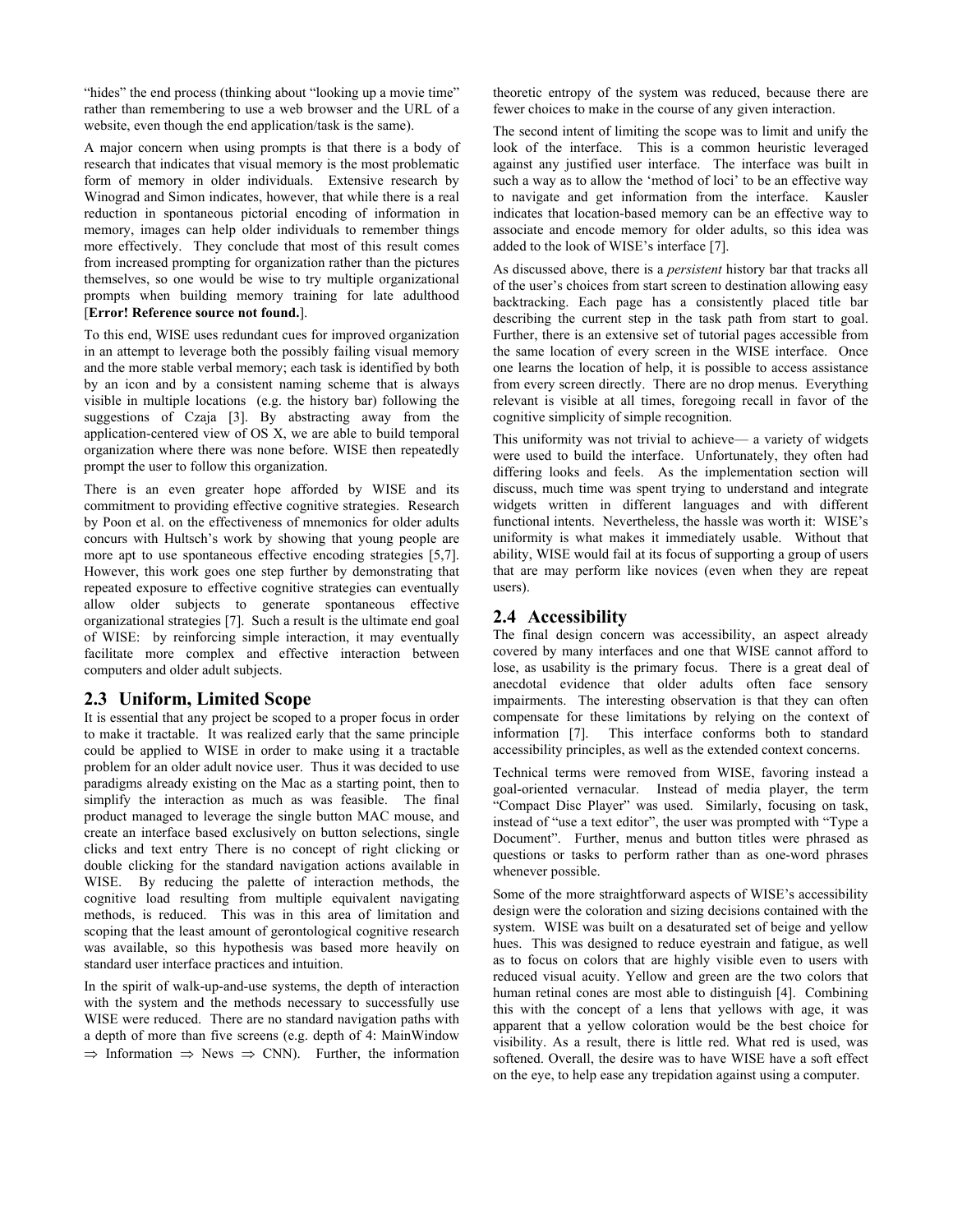Other affordances include our use of large, high-contrast fonts with serifs and the reinforcement of text with icons and vice versa. Further, the use of large buttons not only makes them more visible, but it also reduces Fitt's Law limitations by increasing target size. This will help not only users with reduced vision but also those who may have lost some motor ability.

Past obvious accessibility affordances, context also plays a large part in the usability of the WISE system. The aforementioned history bar constantly reinforces the task metaphor, providing a goal context for every navigation action in the interface. It is this context that will hopefully blur the boundary between accessibility concerns and the actual cognitive strategies that will turn novice users into experienced users.

In context, all four of the above listed design concerns: linear interaction, effective cognitive strategy prompting, uniform and limited scope, and accessibility can interact to form one fully integrated design. It was the Cocoa API that allowed this system to be bult, but it was also Cocoa that forced a true integration of all the desired actions. Thus, implementation issues became an integral part of the design progress, warranting inclusion in any discussion of WISE's motivations.

# **3. DESIGN AND IMPLEMENTATION DETAILS**

#### **3.1 The History Bar**

A defining aspect of WISE's design is the history bar. This tool allows the user to visually understand and recognize the choices that the user made (menu/application selections) to get to the current window/task displayed on the screen. The history bar consists of a clearly visible title, an icon and textual list of choices, and a button that executes the 'go back' function. This button is labeled as "Go back to:" followed by the name of the menu/program the user will return to if the button is pressed. In addition, if, for whatever reason, pressing the button would have no effect (i.e., only the main menu item is in the history bar) the button is hidden from the user. This prevents the user from clicking a button and having no effect occur.



Every time the user makes a choice, the menu's name and icon are placed on the bottom of the History list. The layout of the list is done vertically to help convey a 'zooming' linear perspective. As more and more options are placed on the History bar, the user will have the feeling of zooming deeper and deeper into the program without ever loosing perspective of their current menu or how to get back up the chain. Due to the simplified design of menus and choices we present the user, the depth of the bar never exceeds five. An alternative design would be to have the history bar run along the bottom of the window to present a linear concept from a horizontal perspective. However, due to limitations with the Cocoa environment, that was not possible in the current iteration of WISE. This decision will be discussed in greater detail in subsequent sections.

To conform to the limited-scope design heuristic, the history bar functions under the single click design. Without selecting a specific item from the history bar, pressing the 'go back' button moves the user back one 'step' in the history. This design choice was made to enable the user to traverse their history, even if they have no concept of selecting items in their history bar. If a menu/function is selected in the history bar, then the "go back" button displays that menu/function's name, and pressing it, will jump the user back to that step, thus allowing faster traversal of their history.

# **3.2 CD Player Functionality and Features**



The goal of the Compact Disc Player's design was to allow the user to have a simple, easy-to-read view of their current CD. Modern media players tend to have large play list features, visualization options, and relatively small text and buttons. In addition, they often combine the play and pause buttons, as well as the scan and skip buttons. This button overloading can lead to confusion. As a result, our CD player's functionality is limited to six separate buttons:

- Previous Track
- Play
- Next Track
- Pause
- Stop
- Eject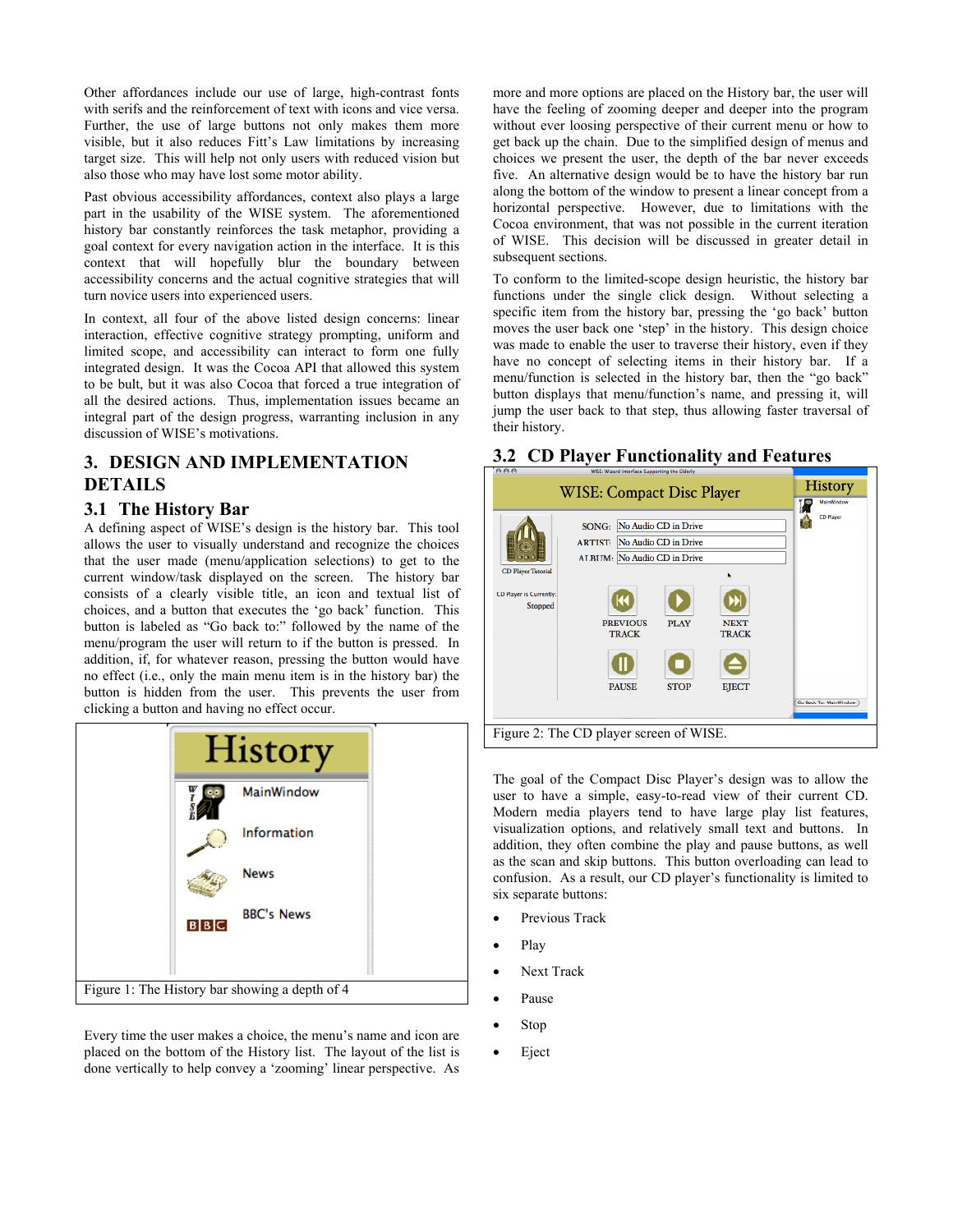Noticeably absent are the scan features. These features, though nice, are only useful when the current track's run time, and position could be displayed. Since this state information is not displayed, corresponding functionality was not included. All these functions are achieved by using AppleScript to control iTunes, the default Apple audio media player, and an application that we hide from the user.

In addition to the functionality, it was important that all information displayed to the user be clear (both in size and description). The WISE CD application displays the current song's name, the artist's name, and the album's name. In addition, the current state of the player (playing, paused, stopped) and the button functionality are clearly displayed in plain text, so that the user can easily read the state and effect of a given button, without having to know the common icons. Also adhering to the limited scoping, all buttons are single click based.

# **3.3 Document Creator: Functionality and Features**

The goal of the Document Creator was to provide a simple way for the user to do basic word processing. Many common features associated with word processors are not made available (font, font size, color etc). These features are not present so as to focus on the typing of the text, rather then confusing the user with a multitude of options. One unique notion was to provide a document title text field so as to provide the user with a term or phrase that they can constantly associate with their work. This title is constantly displayed on the left side of the Document Creator, and is used as the file name when the document is saved.

The Document Creator does not use icons to represent the functionality available. All functions available (Bold, Underline, Save, etc) are written out in large plain text, so that any literate user can understand what functions are available and what buttons perform what task.

# **3.4 Dictionary and Thesaurus**

The initial plan was to provide these options to the user by using the built in dictionary and thesaurus provided with OS X 10.4. However, AppleScript currently cannot retrieve the content of the dictionary/thesaurus application. As a result, the decision was made to pursue other options; the two options were a dictionary/thesaurus website or an online protocol called *dict*. Dict is a simple protocol that handles requests for word information from a server. The text received is dependent on the server queried. In this case, a dictionary and thesaurus server. Other servers were available, which might provide enhanced functionality in the future, such as translation.

# **3.5 Web Based Applications**

Following the design rationale of cognitive strategy prompting and limited scope, a WISE user never needs to understand the concept that they are browsing the World Wide Web, though the Web is used as a source of information in many aspects of WISE. By using a goal-based architecture and having 'browsing' be controlled by goal-oriented input rather than by entering URLs or invoking a browser, we achieve this application transparency. Consider an example in which a user wants to find current movie times. The old paradigm is as follows:

1. Realize you need a web browser.

- 2. Remember that Firefox is a web browser
- 3. Locate and invoke Firefox
- 4. Remember that there is a movie site
- 5. Remember that site's URL
- 6. Type in that URL correctly
- 7. Finally, search for your movie

In contrast, WISE presents the user with the choice of looking up information and then looking up movie times. The only input the user must provide once he or she decides to look up movie times is a zip code. Then, with a single button press, the browser in WISE displays the movie times. Another example of goaldirected browsing is reading the news: the user is not even prompted for input in the form of text. Rather through a series of simple menus, the user travels to the webpage of their favorite news source. WISE never prompts the user for a URL or instructs them to 'go online.' It is theorize that this decision will reduce the novice user's computer learning curve and will greatly increase the user's computer usage speed.

In addition to goal-oriented design to hide the concept of Web browsing, a Wikipedia Web page parsing algorithm designed by Sean Timothy Billig for his Wikipedia widget (<http://www.whatsinthehouse.com/widgets/>) was incorporated. His algorithm eliminated the general layout of the Wikipedia Web page and presented a simplified HTML layout containing text and images only (though sill properly formatted). This allowed modify the text size and color scheme to make Wikipedia articles easier to read. In time, a similar algorithm could be developed to parse other Web-based parts of WISE to make browsing the web even easier and more uniform.

A final issue pertaining to the WISE browsers is the idea of navigation scoping. To prevent confusion with going back in the history of WISE and going back in the history of the browser, a bounding box is provided around the actual Web browsing windows and the back/forward buttons associated with browser. This particular decision after some informal, non-older-adult user testing when it was noticed that users would try going backwards in the browser when they really wanted to go back in the application's history.

# **3.6 Tutorials**

If at any point the user wishes to better understand how to use WISE or any sub feature or menu, a whole tutorial application. Is made available. Unlike most help functions in applications, WISE's tutorials use large text in tandem with images to help the user figure out how to achieve their goals. Goal-based terminology was used as well, so as to parallel the user's WISE experience to date. Tutorials can be accessed from the main page, as well as from each sub menu/application. In addition to each menu and function having a tutorial, there is also a general usage tutorial and history bar tutorial.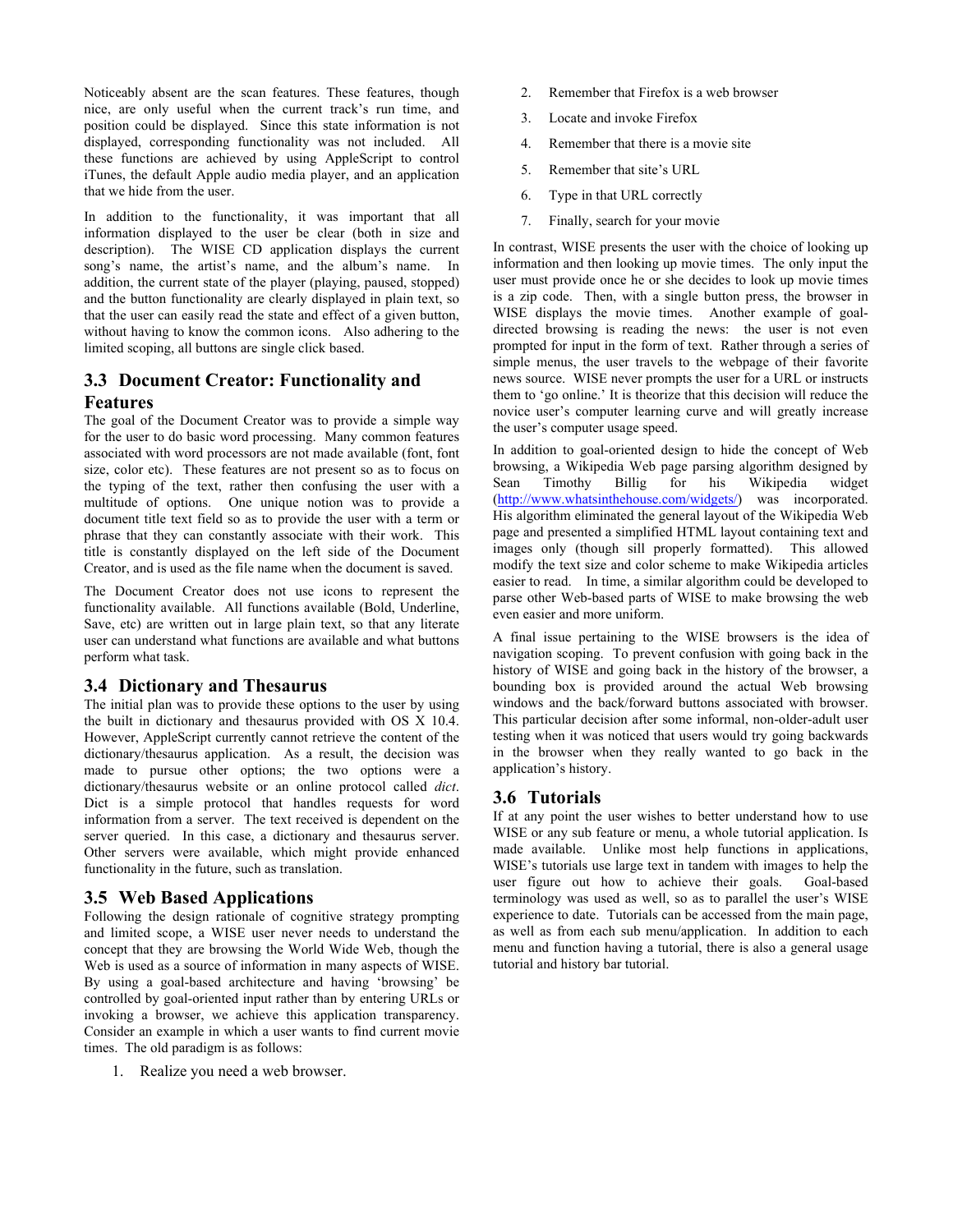# **3.7 Uniform Window Layout**



As shown in research, uniform layout not only looks visually pleasing, but also reduces the cognitive strain on older adults when determining WISE's functionality. The following common visually layout cues exist in almost every aspect of WISE.

- *Title Bar*: The top of every page in WISE has a large yellow bar with the word "WISE" as well as the task that can or should be performed at the user's current view. In case of disorientation, or loss of context, this large bar will allow the user to refocus on where they are and what task they are currently performing
- *History Bar*: The history bar is always present on the right side of the WISE window. Without needing to repetitively use WISE, the novice user can quickly grow accustomed to the position of the history bar and its vital nature for WISE functionality.
- *Icons*: Every menu and function has a unique and distinct icon associated with it. We use this same icon to activate the given feature, to place it in the history bar, and to identify the task in the top left of the given application's screen. This presents another form of repeated context to help keep the user aware of his or her current task and location in WISE.
- *Icon as Tutorial Button*: The icon, located in the top left of every window, can also be used at any point to activate a tutorial for the given task screen. WISE adds this tutorial screen to the end of the history, and the user can return to their menu or function at any point by using the "Go Back To:" button on the history bar. One can select the tutorial by pressing the button on the tutorial page remotely from the current menu or application, then telling the tutorial page to display itself.
- *Left/Right Sides of the Window*: Every menu and application of WISE is visually divided into a left side and right side. The left side of every window, in addition to having the icon, contains any general functionality for the given application or menu. The left side takes up about  $1/6^{th}$  of the window's space on every application or menu. The right side of the window is used for the application or menu itself. When

presenting information (movie times, news, a document's text, etc.), the right side of the window is used, while any command functionality (main page, bold, print, etc) appears on the left.

#### **3.8 Accessibility**

All text and buttons were enlarged, using a minimum of an 18 point font when at all possible. WISE's default font has support for varying weights and serifs. Serifs make text more readable and varying weights allow for better visual hierarchy. By using larger buttons, we reduce time disadvantages predicted by of Fitt's law as stated above.

#### **3.9 Modularity/WISE Architecture**

Not only a good general programming practice, modularity provided architectural support for much of WISE's most important functionality. The following is a brief description of the architecture of WISE, first in text, then graphically.

WISE exists as three main parts:

- 1. The Main Window
- 2. History
- 3. All menus and applications

The main window controls the container that displays WISE. This includes the buttons, text, and images that are displayed, as well as connecting with the history part of the application. The main window has no knowledge of any of the menus and applications that WISE contains with the exception of the main option menu. To change its display, a menu or application contacts the main window controller and provides it with a bundle of information (the content to be laid out, the position of said content, the logo for the content, and a pointer to the menu or application itself). The pointer to the menu or application is only used to inform the destination if it is re-activated due to the user going backward in history.

The history part of WISE maintains what menus or applications the user has visited, the icon and name associated with each menu or application, and a reference to the menu or application. These pieces of information are provided to the history by the main window controller. The history displays the icon and name on the history bar. If the user 'steps back' in the history, the main window retrieves the pointer to the given menu or application from the history, and re-requests the layout and content to be displayed.

All applications and menus exist as separate entities from the history and all other menus or applications. Each menu or application has two parts:

- 1. The View
- 2. The Controller

The view contains all layout information; buttons, images, text, text fields, and web browsers. In addition, the views contain references to any function that a button calls. If a given button on a view activates a menu or application (e.g. the tutorial), the view knows what function to call be it in the current menu or application's controller or another menu or application's controller. The receiving function does not need to know the origin of the function call.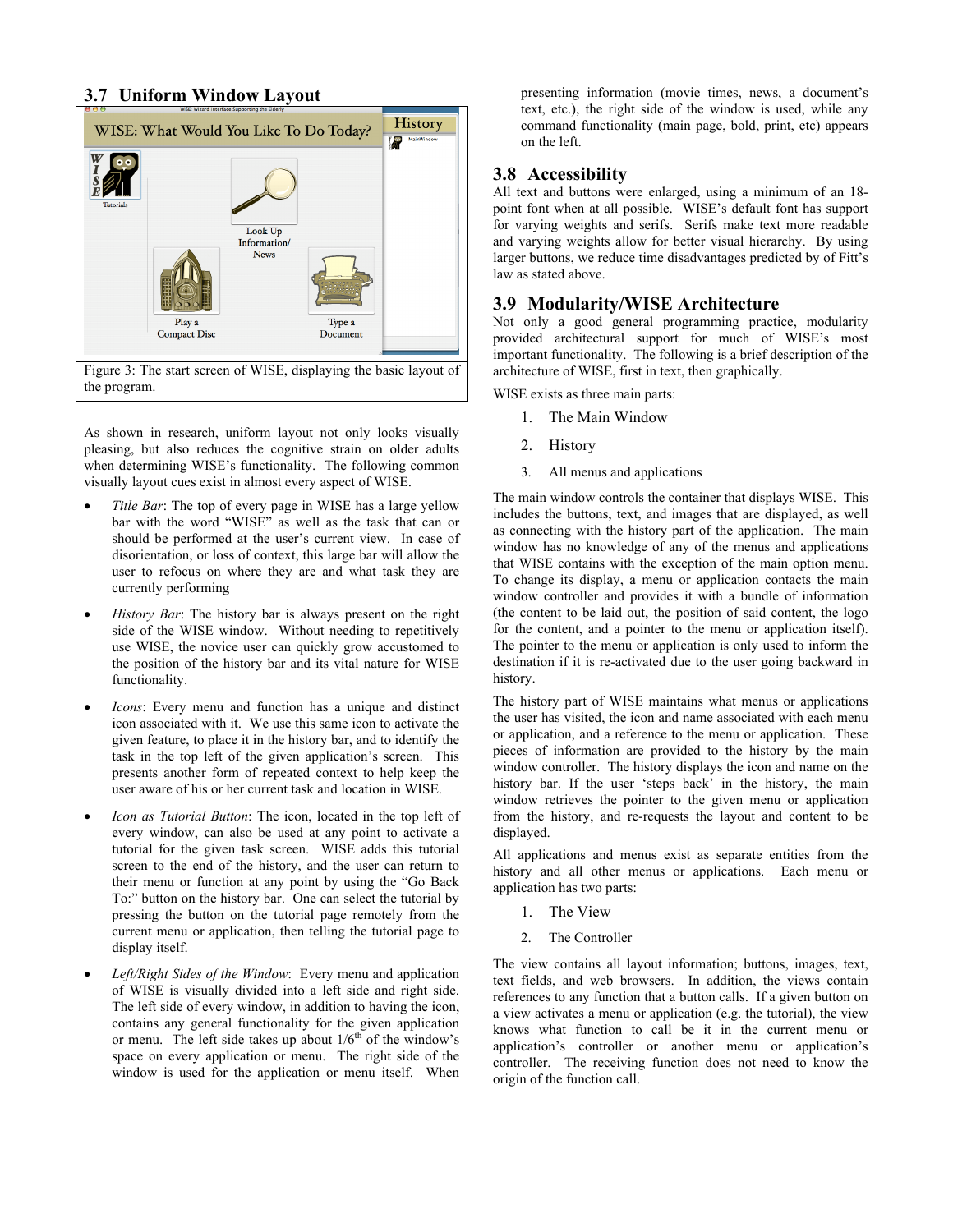

controllers know about the main window, and the tutorial's controller. Each menu/application knows about the sub menus and its own controller as described by the colored arrows.

The controller contains the functionality of the given menu or application. For menus, this is just the menu's name, reference to the menu's view, the menu's name, a reference to the main window, and a function to tell the main window to display the menu itself. Applications contain everything a menu does, plus any unique functionality associated with that application. This includes any string parsing, input from the user in the form of text, or file I/O.

As a result of the architecture show in Figure 4, the implementation of the history and interconnection of the different components is directly related and made possible by our early design decisions. Without this modularity, it would become exponentially harder to add new features and applications to WISE. The modularity allows the content of the history bar to be dynamically created. A prime example of this is with the tutorial. Every menu and application references the tutorial, so at any point, the one can call the tutorial. It then is dynamically added to the history wherever in the hierarchy it should be. Yet the tutorial does not know about any of the calling pages, only when its functions are called, including its own display.

# **3.10 The Easy Part of using Cocoa and AppleScript**

One aspect of building WISE in Cocoa was the ease of web page retrieval. A wonderful aspect of Cocoa and OS X to a large extent is its built-in support for Web pages and Web browsing. As a result, web browsing is an integral part of Cocoa, and thus doing many aspects of web browsing are extremely simple.

In addition, Xcode (the primary development tool for Cocoa) makes it simple to create the connection between our views and controllers by literally drawing many of the arrows displayed in the figure above.

Lastly, referencing many of the programs and system commands of OS X was made relatively simple though the flexible architecture of the Cocoa development language and the AppleScript scripting language.

# **3.11 The Hard Part of using Cocoa and AppleScript**

Unfortunately, though Cocoa was a great environment to code and design in, it was difficult to make the final product have a look and feel diverging from Aqua. Cocoa and the Xcode design environment limits the placement of many objects such as the History Bar drawer, and it provides no simple support to easily place text on top of images.

Also, though web browsing was made easy by Cocoa, there appears to be a problem using AJAX, or viewing AJAX applications on web pages. As a result, we were not able to use Google's yellow pages search, which uses AJAX to display maps.

A few roadblocks were reached while attempting to retrieving some aspects of state from Cocoa objects. As of the writing of this paper, the current state of fonts surrounding the cursor in the document creator, as well as the length of the history (for backward and forward) in a web browser are unable to be retrieved. Therefore WISE is unable to display bold/italics/underline feedback for the user, and to disable forward and backward buttons for the web browser when no content exists in the given direction.

Unrelated to Cocoa, though relevant to programming, was the use of the Dict protocol. Unfortunately, the protocol does not support concatenated words such as 'picture frame.' As a result, the implementation does not provide support for concatenated definitions.

# **4. Conclusions**

Although it was a 4-week project, WISE was designed as a launching pad for future work in the area of gerontological user interface design. The base program went beyond the original design goals, and due to the commitment to modular design it is easily extensible for future additions. The question of balancing novice performance against full expert functionality is left partially unanswered. In the scope of the stated problem, novice performance was paramount, but this does not have to be so. There are no compelling reasons to believe that some expert short cuts could be added without adversely affecting the novice senior citizen.

WISE provided quite a few unique interaction techniques, which though directly pertinent to older adults, may prove useful in other situations. Of mention is the history bar, and the goal-based architecture. Beyond the scope of WISE, it was concluded that software designers are not limited to the standard drop menu layout schemes. Rather, in WISE a simplified layout and control scheme was developed, which still provides the same functionality as the drop down menu paradigm, but which avoids the complexities inherent in that system. Such simplification may be possible in systems existing in other domains; designers would be well-served to remember this point.

# **4.1 Future work**

As a result of the limited time frame of the WISE project, testing was unable to be conduced. Through the design process, some informal, non-older-adult, user testing was conduced. Though this provided valuable design feedback, the full implications of the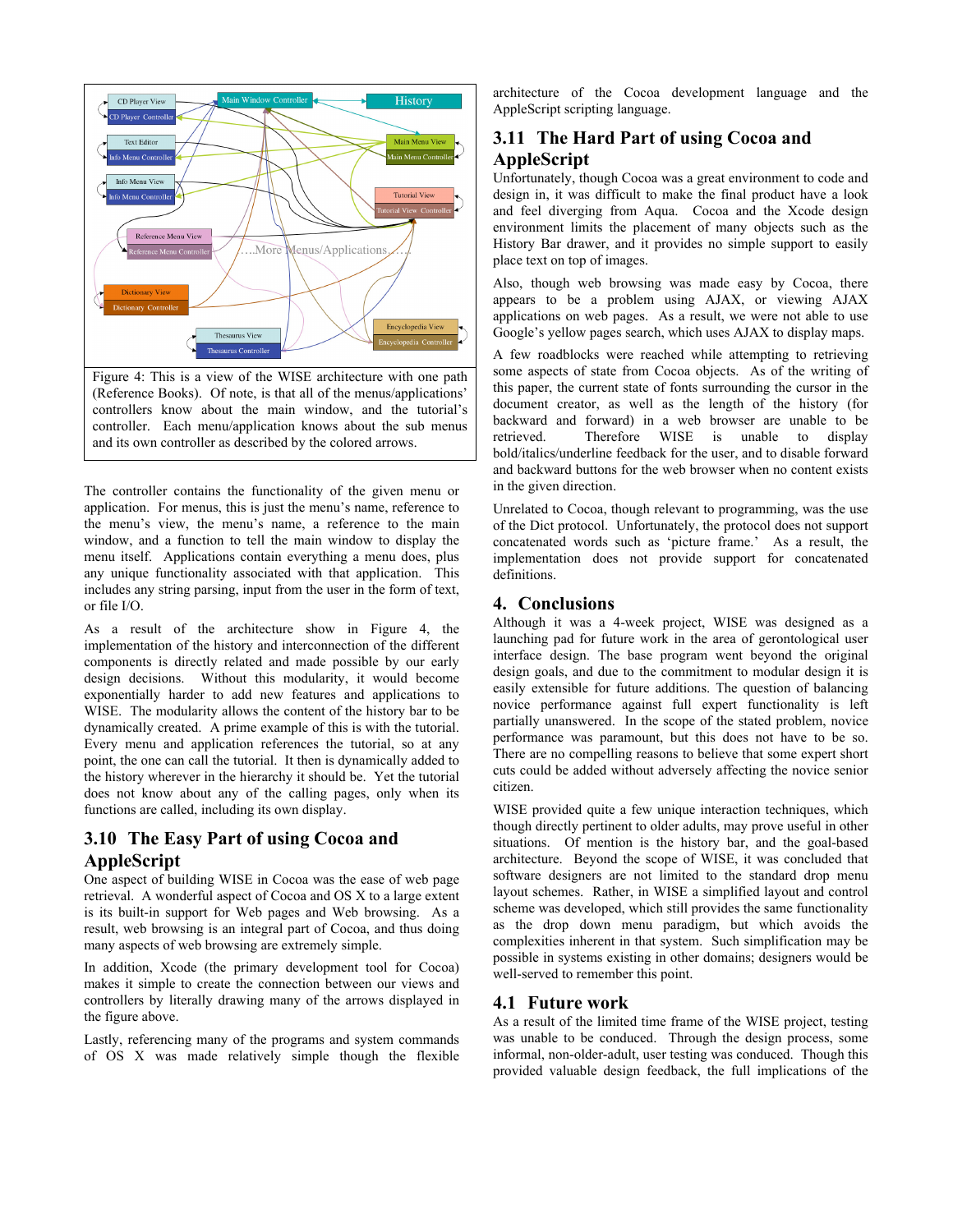design on actual older adult users, the target audience, is still unknown..

In order to test the design, the effectiveness of the task-based architecture, and the usability of the history, a three-phase battery of end-user testing is proposed. . Phase one would consist of a set of focus groups with older adults who have limited or no computer usage. This would provide initial feedback from true novice users. After this testing, we could adjust WISE based upon the results. Phase two, would be a experimental study looking at the ease of use. Again, modification to WISE would be made to reflect the findings. In addition to modifications to the system, further features would be added to the architecture. Phase three would consist of a larger 6 month to 1 year beta-test sampling of older adults having a variety of prior experience with computers. Ideally WISE would be installed in the house or living center of older adults, so as to determine the benefits of long-term use. Phase one is currently (Summer 2006) being conducted at IBM Research, NY.

WISE is currently a fairly robust system. As with most initial system designs, there are a number of points that would be beneficial to pursue given more time. The following a short list of short-term revisions that we would recommend making:

- Dictionary and thesaurus support of concatenated words
- AJAX support for such features as Google maps and Google yellow pages
- Web browser state support, so as to hide forward/back buttons from view when those options are not available
- State support for the Bold/Italics/Underline buttons, and the current state of the cursor
- Bold/Italics/Underline buttons whose text reflects the function they perform.
- Improved CSS support for web browser to blur the line between the visual design of WISE and the web pages.

Beyond these point fixes, there are many longer term that redesigns that would better immerse the user in the WISE experience. These features range from simply improved layout to brand new functionally. The following a list of possible re-design directions for WISE:

- Support for a full screen mode at various screen resolutions
- Utilization of OS X's Voiceover Utility to synthesize text to speech
- Better and more consistent parsing of Web pages and other external sources, possibly based on current work by Billig on parsing Wikipedia
- Reinforcement of linear interaction via screen transitions, possibly in the form of a page turn/flip in the direction of the change in scope
- Support for more applications such as a mailer, health/medicine information/search, chat client , weather reporter, and calendar while still respecting the design decisions already present in WISE
- Better exploitation of Cocoa and OS X's graphical capabilities to make our system both more attractive and more accessible
- True integration of WISE into OS X as a non-application interface layer.

Clearly not all of these goals are feasible in the near future. However, only by setting the bar high now, can our society move closer to a future where a system is available commercially and can bring the older adult community into the  $21<sup>st</sup>$  century.

#### **4.2 Chat Client**

One of the most exciting future extensions to WISE is the Chat Client. Maintaining the "one task at a time" philosophy of WISE, places the notion of online chatting in a new territory. Online chatting is intended to have multiple conversations at a time., as currently phrased However, this design in and of itself flies in the face of accepted gerentilogical usability research.

Having given this problem some limited attention a queue based chat system could conceivably be implemented. Consider the model where a user can see a list of individuals who whish to speak with them, in the order they have requested conversation. At which point, the user can choose whom they wish to speak to, one at a time. When a conversation is concluded, a new one can be started. Thus, chatting becomes more like a phone call, involving only two people, though having the "call waiting" beep occurring, letting one know others would like to speak with you. Other solutions could be conceived with more thought, and extensive user testing. Such a concept is hoped to be explored in further iterations of WISE.

#### **5. ACKNOWLEDGMENTS**

I want to thank William Haines, Assistant Professor Jason Hong, Vicki Hanson, Mark Laff, Shari Trewin, John Richards and Chin Chin Lee for their assistance. The author would also like to thank Sean Billig for his open-source Wikipedia Widget, which helped us enormously with parsing the Wikipedia data. It is available online at<http://www.whatsinthehouse.com/widgets/>.

#### **6. REFERENCES**

- <span id="page-8-1"></span>1. Craik, F. I. M. Age Differences in Memory: The Roles of Attention and Depth of Processing. *New Directions in Memory and Aging*. Ed. L. W. Poon, J. L. Fozard, et al. Lawrence Erlbaum Associates, Inc. (1980): 95-112.
- <span id="page-8-3"></span>2. Craik, F. I. M. Memory, Aging, and Survey Measurement. *Cognition, Aging, and Self-Report.* Ed. N. Schwartz, D. Park, et al. Edwards Brothers (1998): 95-115.
- <span id="page-8-0"></span>3. Czaja, Sara J. Computer Technology and the Older Adult*. Handbook of Human-Computer Interaction Second Edition*. M. Helander, T.K. Landauer, P. Prabhu. Science B.V. (1997): 797-812.
- <span id="page-8-4"></span>4. Hong, Jason. Private Communication. *Software Architecture User Interfaces – 05431*. Carnegie Mellon University (Fall 2005).
- <span id="page-8-2"></span>5. Hultsch, D. F. Adult Age Differences in the Organization of Free Recall. From *Developmental Psychology*, Vol. 1, No. 6 (1969): 673-678.